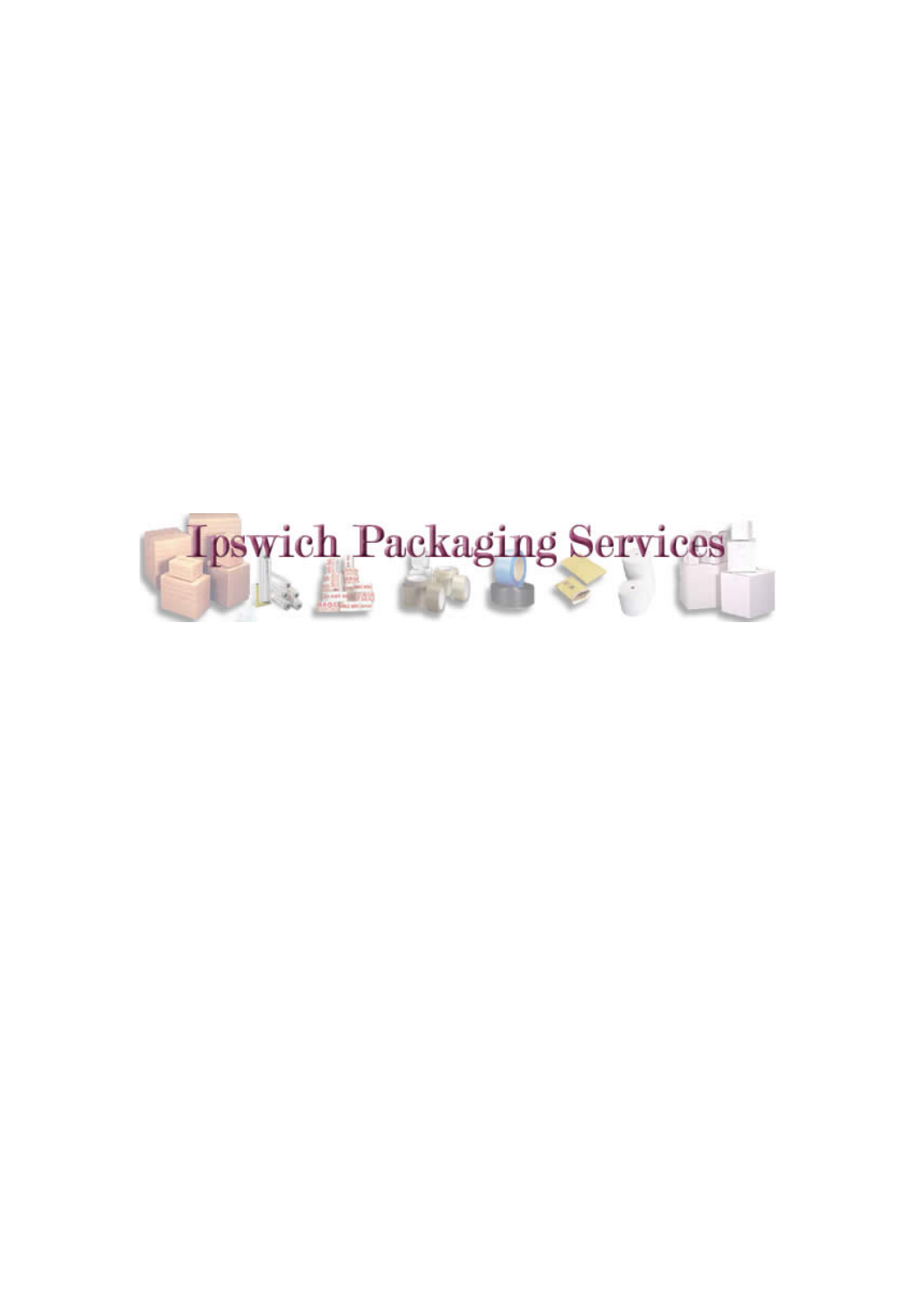### Ipswich Packaging Services

**Ipswich Packaging** is a leading supplier of **packaging products** to retail and industrial customers in Suffolk, Norfolk, Essex, Cambridgeshire, Hertfordshire and London from its base in Ipswich, Suffolk. We can bring you over 30 years of experience in the packaging industry to help your business reduce costs and increase efficiency.

Ipswich Packaging offers the most comprehensive range of **packaging products – cartons, adhesive tapes, bubble wrap, pallet wrap, polythene bags, custom printed bags, paper and postal products, packaging tools and twine**. Available to order by phone, fax, post and email.



We tailor every aspect of our relationship to reduce your company's cost base and improve its operating efficiency. These are just some of the ways we can help:

- A single point of contact for all your packaging requirements.
- Easy ordering by phone, fax, post and email.
- A complete packaging supply and stock management service.
- Consultancy provided for all your packaging problems.
- Free delivery on orders over £100.00

.

• Made to measure packaging



We hold extensive stocks of corrugated cases, polythene products, wrappings, tapes, bubble wrap, pallet wrap and numerous other sundry packaging items.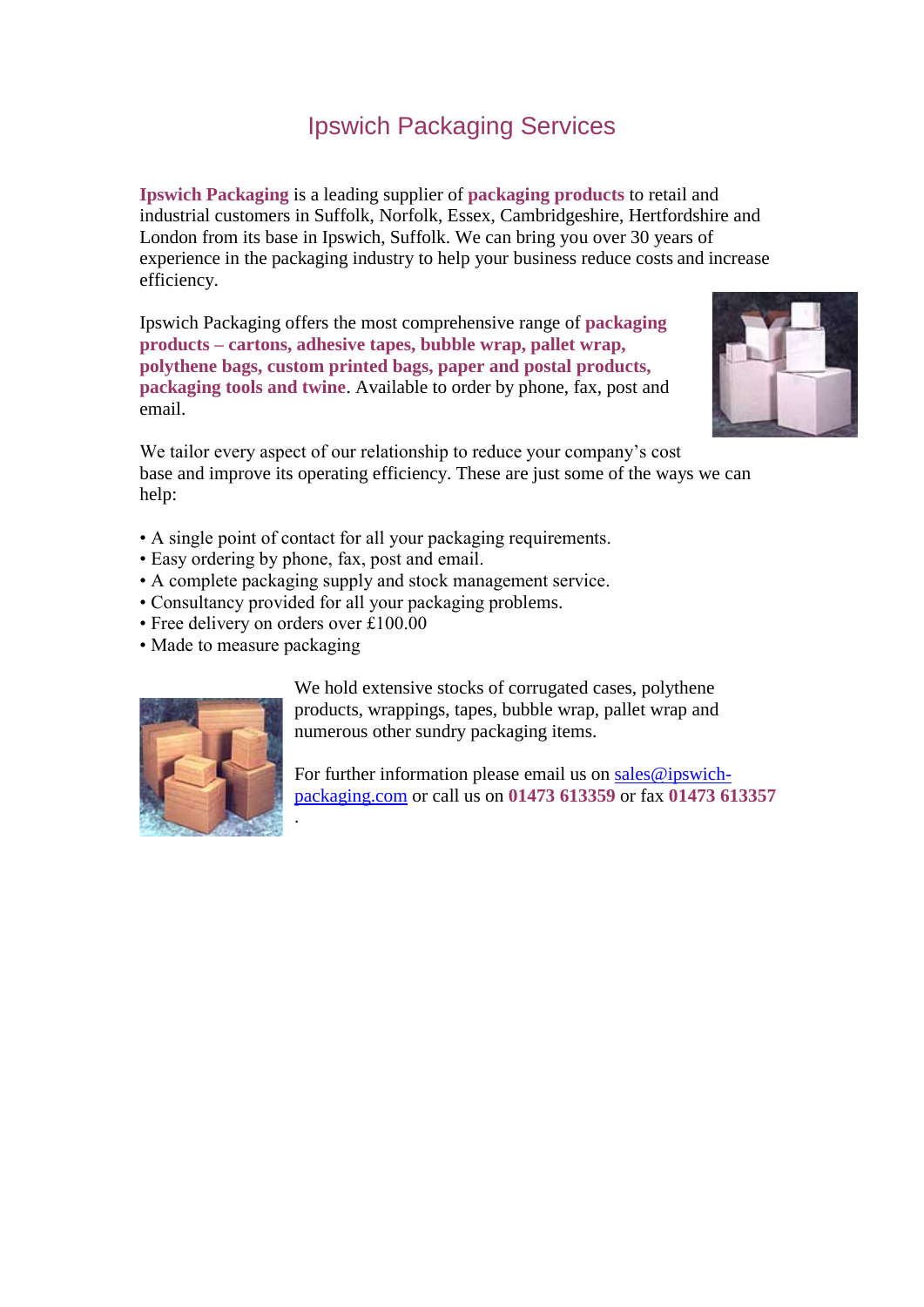### **Cartons**

#### **Single wall brown kraft cartons**

Strong and reliable boxes for the majority of your products a wide range of over 100 sizes in stock. Ideal for packaging, transporting and storing a wide variety of products. Durable and strong, they provide excellent protection to contents. Available in a range of different sizes. We also manufacture specific sized printed or plain boxes to your own requirements.

#### **Single wall bleached white cartons**

#### *Eye Catching and attractive*

Durable and strong cartons that provide excellent protection to contents. Single wall cartons are ideal for the majority of your products manufactured from high quality rigid flute corrugated board with a pure white kraft finish.

#### **Double wall brown Kraft cartons**

#### *Double thickness for extra strength*

Provides extra protection and durability, especially for heavy and fragile items. Excellent resistance they can withstand being packed together, without crushing either the boxes or the goods contained.

#### **Double wall bleached white cartons**

#### *Suitable for your heavy or fragile items*

• Durable and strong cartons that provide excellent protection to contents

• Double wall is ideal for your heavy or fragile products

• Manufactured from high quality rigid flute corrugated board with a pure white kraft finish

#### **Triple wall cartons**

#### *Total protection for your products*

Strong and shock resistant: these triple wall cartons are recommended for storing and shipping all your heavy or fragile products. 15mm of top quality board in three layers Resists knocks, abrasions and temperature fluctuations. Finished in pure kraft inside and out.



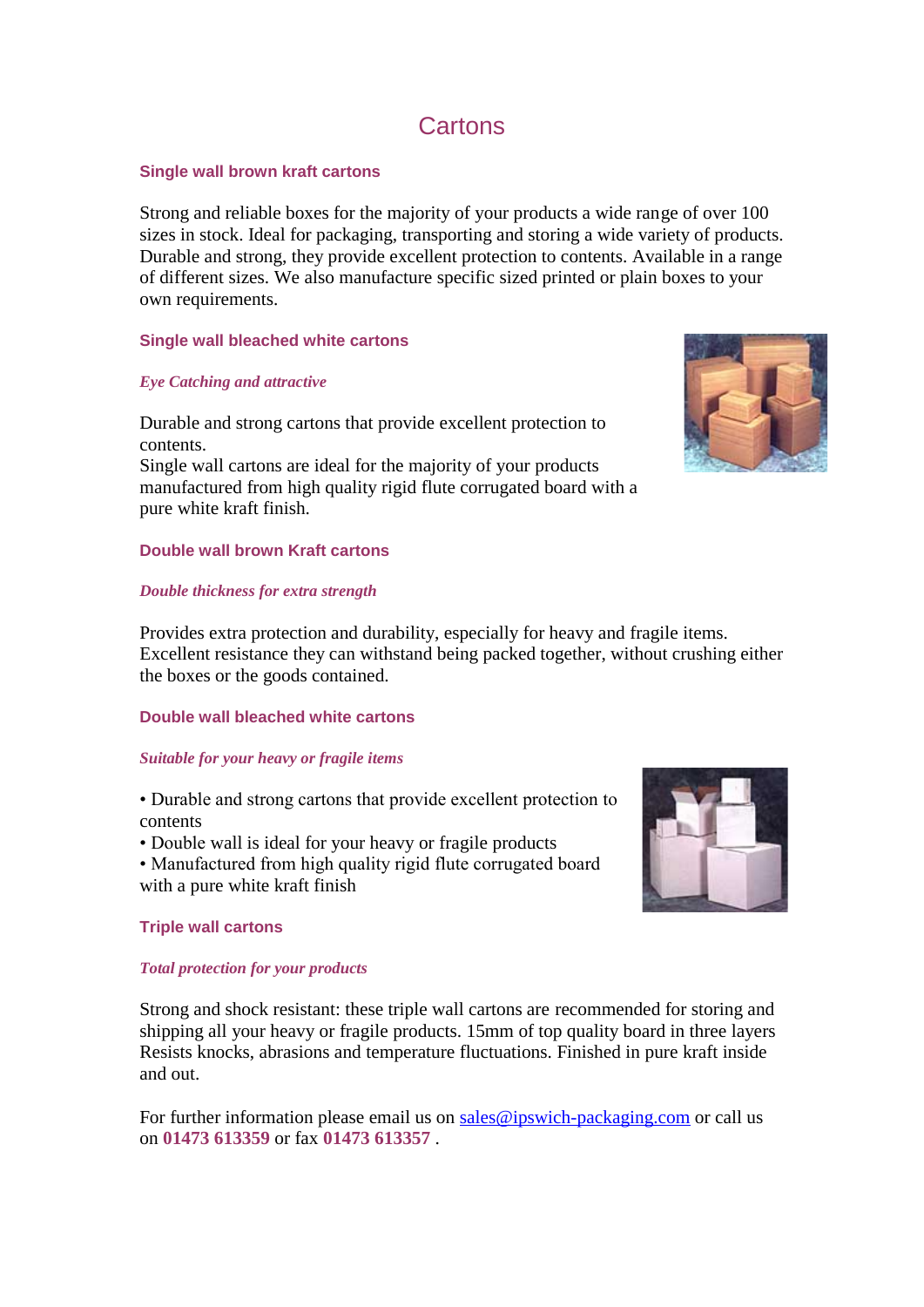# Adhesive Tapes

**Over 60** different lines of adhesive tape always available! Please contact us with your exact requirements if you wish to place an order for custom printed vinyl, polypropylene and PVC tapes, as these have to be quoted for on an individual basis.



| Type of Tape                           | Variations                                                                                                                                                                                    | <b>Typical Uses</b>                                                                                                                                                                                                                                            |
|----------------------------------------|-----------------------------------------------------------------------------------------------------------------------------------------------------------------------------------------------|----------------------------------------------------------------------------------------------------------------------------------------------------------------------------------------------------------------------------------------------------------------|
| <b>Standard packaging</b><br>tapes     | Brown & clear                                                                                                                                                                                 | Excellent for use with parcels.                                                                                                                                                                                                                                |
| Low noise packaging<br>tapes           | Brown & clear                                                                                                                                                                                 | Reduces the noise level from<br>applying $\&$ removing the tape,<br>ideal for in the office.                                                                                                                                                                   |
| <b>Vinyl packaging tapes</b>           | Brown & clear                                                                                                                                                                                 | Tear resistant low noise tape<br>suitable for most general<br>packaging requirements.                                                                                                                                                                          |
| <b>Printed tapes</b>                   | Stock text (fragile handle<br>with care, glass handle with come with pre-printed<br>care, this way up, contents<br>checked and sealed, and 2<br>caution messages) and<br>custom printed tapes | The stock text printed tapes<br>messages regarding handling,<br>security and general<br>information and as such have<br>a wide variety of uses,<br>including identifying which<br>way up a parcel should be<br>handled in transit or stored in<br>a warehouse. |
| <b>Glass fibre reinforced</b><br>tapes | mono-filament                                                                                                                                                                                 | Reinforced cross weave and Exceptionally strong tape that<br>can be used to secure and<br>bundle palletised loads.                                                                                                                                             |

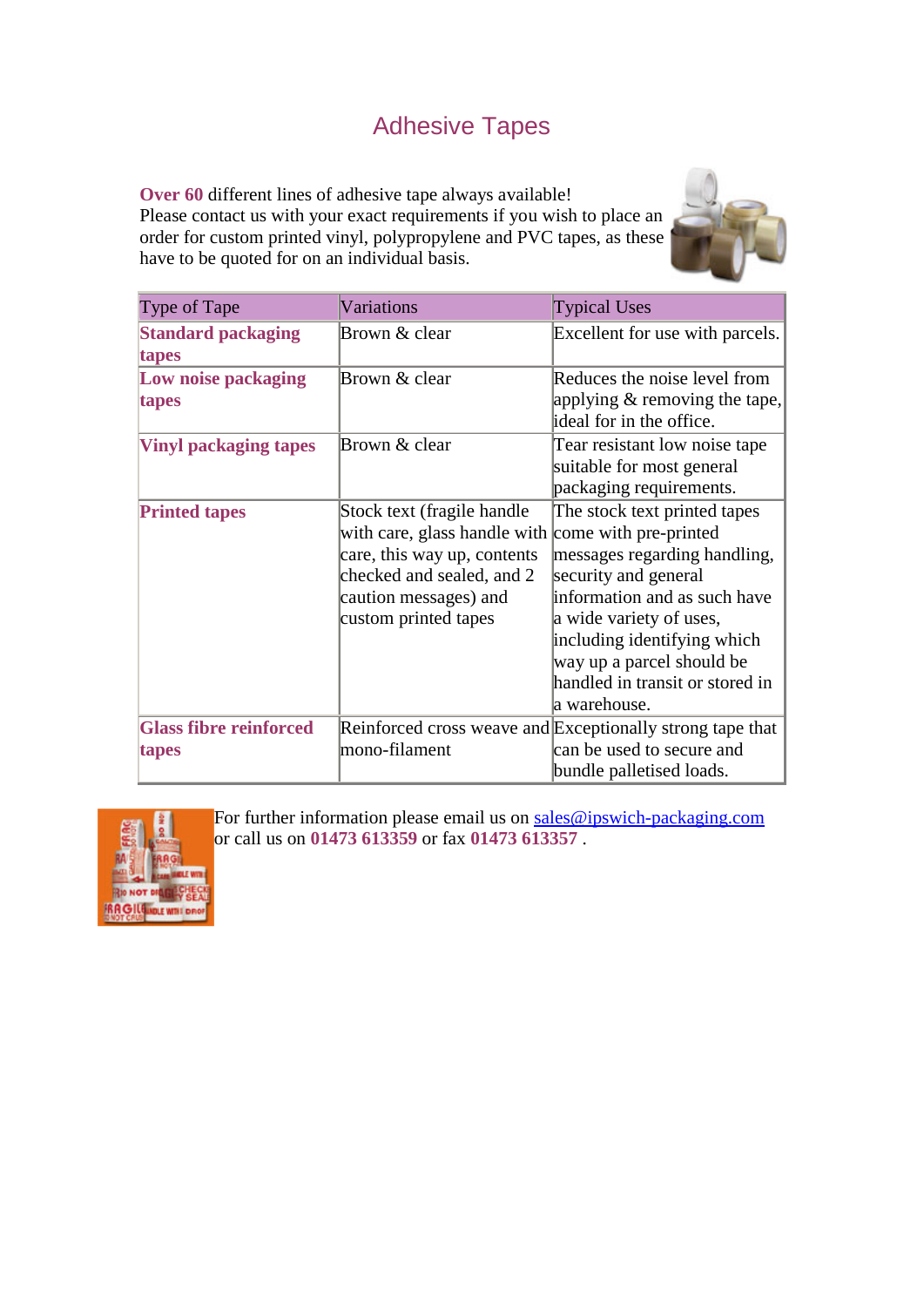## Paper Products

Ipswich Packaging offers a **vast** range of paper products.

| Type of Paper                          | <b>Typical Uses</b>                                                                                                               |
|----------------------------------------|-----------------------------------------------------------------------------------------------------------------------------------|
| <b>Acid free tissue paper</b>          | Widely used for retail gift-wrapping of items such as silver<br>and chrome without attacking polish. Ideal for gift-<br>wrapping. |
| <b>Kraft Union waterproof</b><br>paper | Waterproof paper for lining cases and export packing.                                                                             |
| <b>Kraft wrapping paper</b>            | For wrapping parcels in conjunction with polypropylene<br>twine.                                                                  |
| <b>Waxed Kraft paper</b>               | For dealing with oily and greasy products such as<br>lightweight auto parts.                                                      |

Kraft paper (counter roll) dispensers are available in various sizes from our warehouse.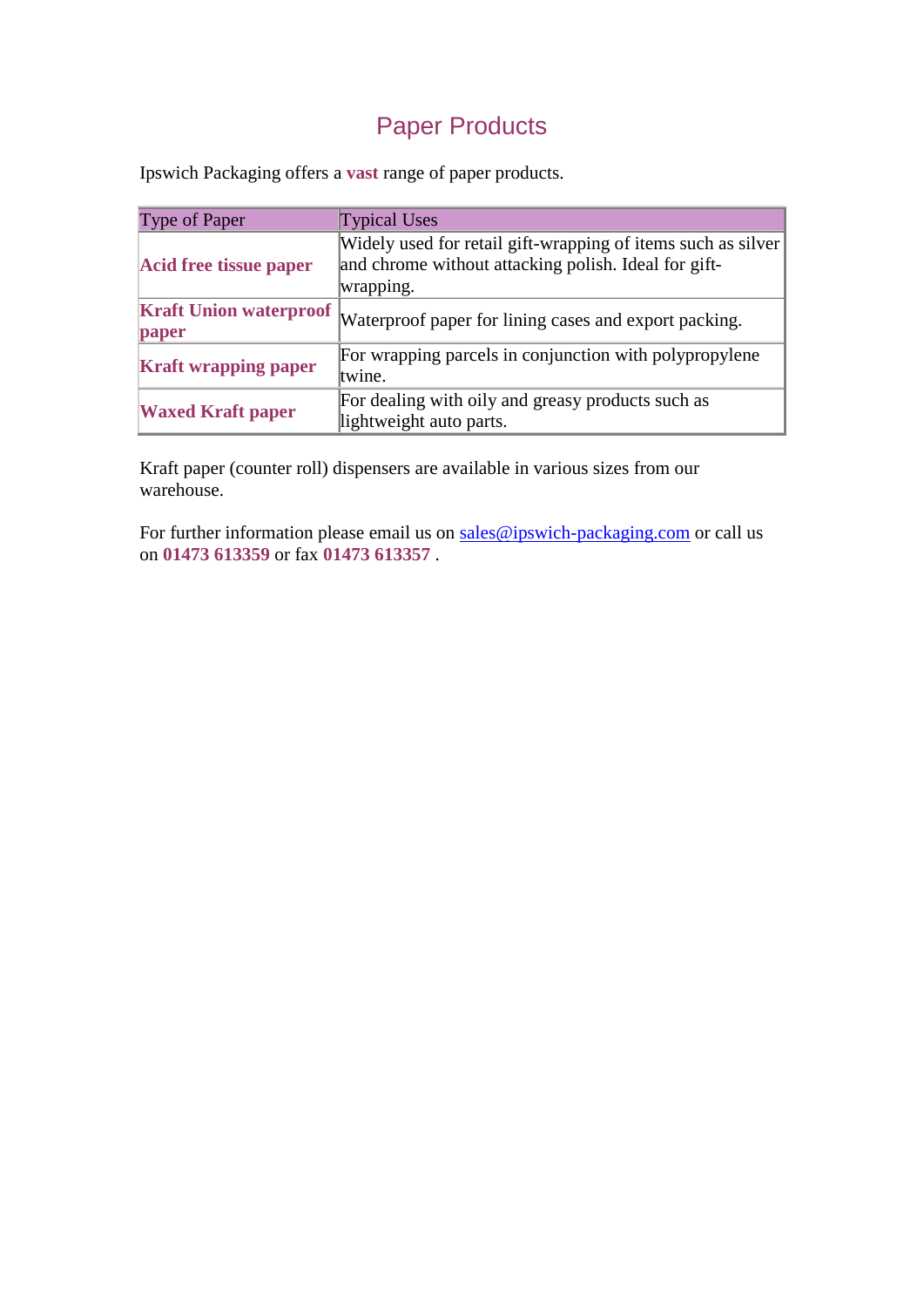# Polythene Bags

Ipswich Packaging stock a wide range of white carrier bags, light duty bags, medium duty bags, heavy duty bags, grip seal bags, grip seal heavyweight bags and grip seal panel bags in a number of microns and sizes to suit all requirements.

| Type of Polythene Bag             | <b>Typical Uses</b>                                                                                                                                                                                                                     |
|-----------------------------------|-----------------------------------------------------------------------------------------------------------------------------------------------------------------------------------------------------------------------------------------|
| <b>Light duty polythene bags</b>  | Light duty clear polythene bags ideal for<br>carrying light goods and for using as covers.                                                                                                                                              |
| <b>Medium duty polythene bags</b> | Medium duty clear polythene bags suitable for<br>carrying heavier goods, for example a<br>workmen's helmet.                                                                                                                             |
| <b>Heavy duty polythene bags</b>  | Heavy duty clear polythene bags of industrial<br>strength. Ideal for storing and keeping tidy<br>heavy tradesmen's goods such as nuts, bolts and<br>gravel.                                                                             |
| Plain grip seal bags              | Clear resealable grip seal bags idea for keeping<br>an office, shop or home tidy. Clear away<br>business cards, tacks videos and much more!<br>These bags can be used time and time again and<br>you can see what you have stored away. |
| <b>Grip seal panel bags</b>       | Resealable grip seal bags with panels for easy<br>identication of what you have stored away. Can<br>also be used to include date packed away, who<br>packed it and any other important details. Can be<br>used time and time.           |
| <b>Grip seal heavyweight bags</b> | Clear heavyweight grip seal bags for heavy<br>litems.                                                                                                                                                                                   |
| <b>Stock carrier bags</b>         | Standard carrier bags for everyday use such as<br>clothing and lightweight general shopping. many<br>colours, designed to your specific requirements                                                                                    |

Ipswich Packaging also specialises in supplying custom printed polythene and paper bags of all types and sizes.

For more details of our custom printed ranges, including some sample images of bags already supplied by Ipswich Packaging please email us on sales@ipswichpackaging.com or call us on **01473 613359** or fax **01473 613357** .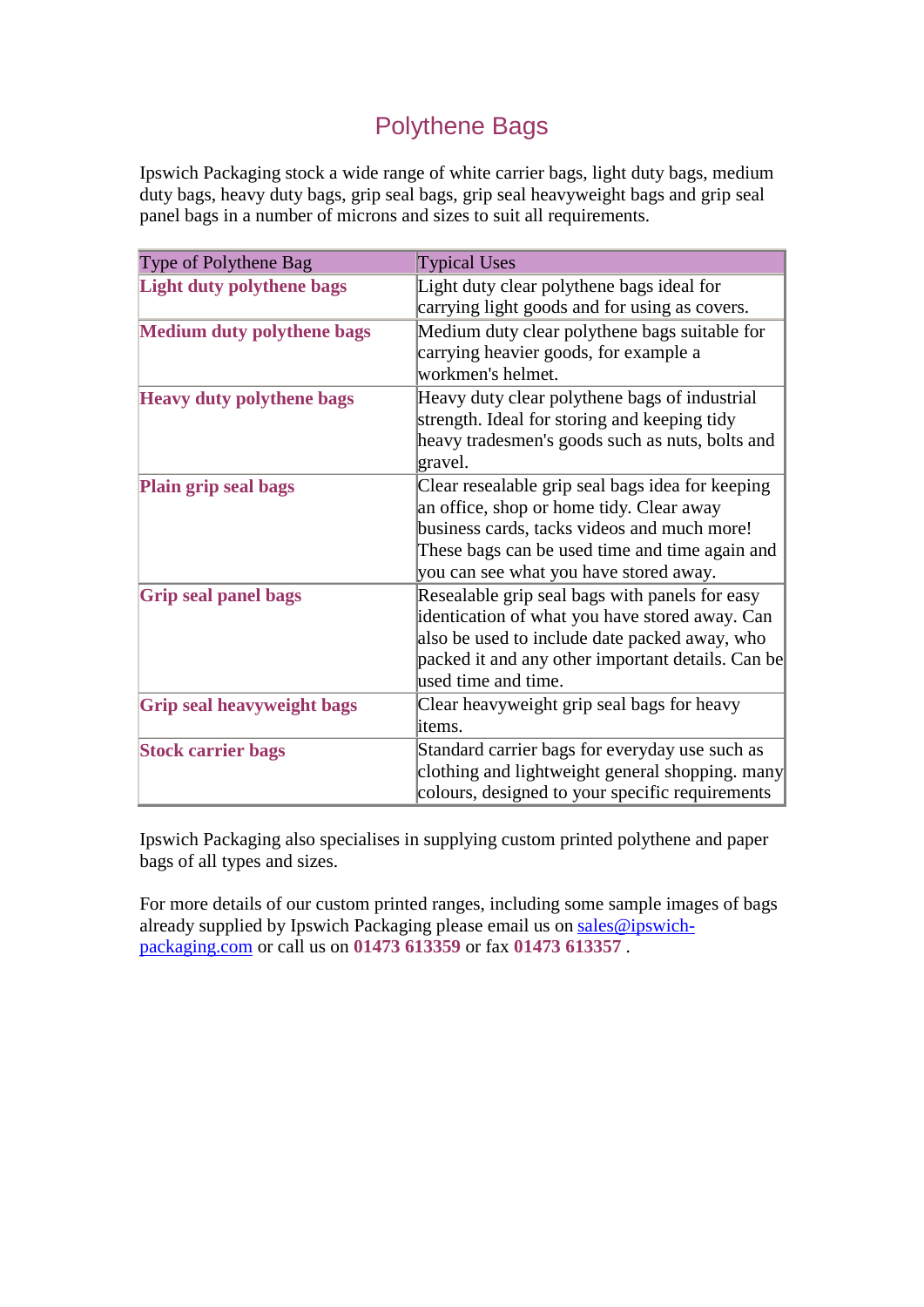### **Polythene Products**

| Type of Polythene<br>Products                          | <b>Variations</b>                         | Product detail & typical uses                                                                                                                                                                                                                   |
|--------------------------------------------------------|-------------------------------------------|-------------------------------------------------------------------------------------------------------------------------------------------------------------------------------------------------------------------------------------------------|
| <b>Standard refuse</b><br><b>sacks</b>                 | Black, red,<br>yellow, blue<br>$\&$ green | For normal household, garden, office, clinical,<br>charity collection sacks and lightweight industrial<br>rubbish.                                                                                                                              |
| <b>Builders refuse</b><br><b>sacks</b>                 | Black, Blue<br>letc.                      | Stronger sacks suitable for aggregate and other<br>building waste.                                                                                                                                                                              |
| <b>Asbestos Warning</b><br><b>sacks</b>                | Red & clear                               | By law asbestos refuse has to be disposed in a<br>printed refuse sack i.e. printed warning and<br>double wrapped in a red sack inside a clear sack.                                                                                             |
| <b>Pallet wrap stretch</b><br>films                    | mini wrap                                 | Standard and Standard pallet wrap stretch films to protect<br>palletised goods in transit. Mini wrap does the<br>same for small sized goods and will secure and<br>hold together almost anything whilst not sticking<br>to the products itself. |
| <b>Shrink quality pallet</b> Any size<br><b>covers</b> |                                           | For protecting products stored on pallets. Ideal<br>for warehouse and outside storage. Can be used<br>in conjunction with a shrink gun.                                                                                                         |
| Lay flat tubing                                        |                                           | Cut to fit protection for long length items such as<br>pipes and tubes. Can be sealed using an impulse<br>sealer to create the size of bag you require.                                                                                         |

All machines and tools required to use the polythene products are available from our warehouse. If you cannot find what you require please contact us and we will be more than happy to quote you.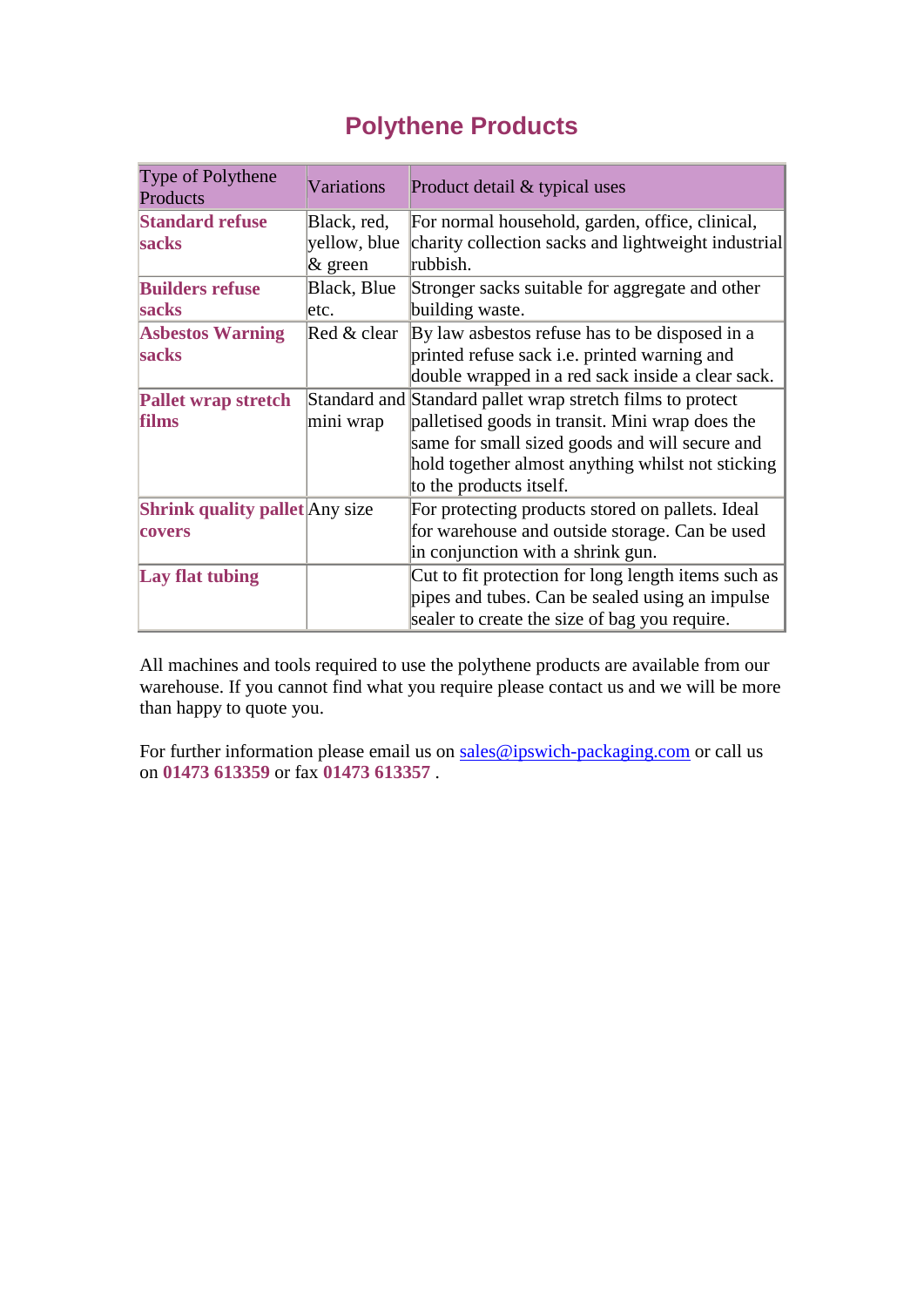# Protective Products

| Type of protective<br>products | <b>Variations</b>                                                             | Product details & typical uses                                                                                                                                                                                                                                                                            |
|--------------------------------|-------------------------------------------------------------------------------|-----------------------------------------------------------------------------------------------------------------------------------------------------------------------------------------------------------------------------------------------------------------------------------------------------------|
| <b>Bubble bags</b>             | Normal & anti-static<br>bubble bags                                           | Lightweight, cost effective, clean<br>bubble bags with a self seal closure to<br>offer a fast and convenient method of<br>packaging products that need that extra<br>bit of cushioning such as CDs, and<br>pictures.<br>The anti-static bags are widely used in<br>the electronics and computer industry. |
| <b>Bubble wrap</b>             | Normal & anti-static<br>bubble wrap. Various<br>widths, 500mm,<br>900mm, etc. | Bubble wrap provides flexible and<br>shockproof cushioning for delicate<br>items to help prevent breakages.<br>Lightweight to keep delivery costs to a<br>minimum.                                                                                                                                        |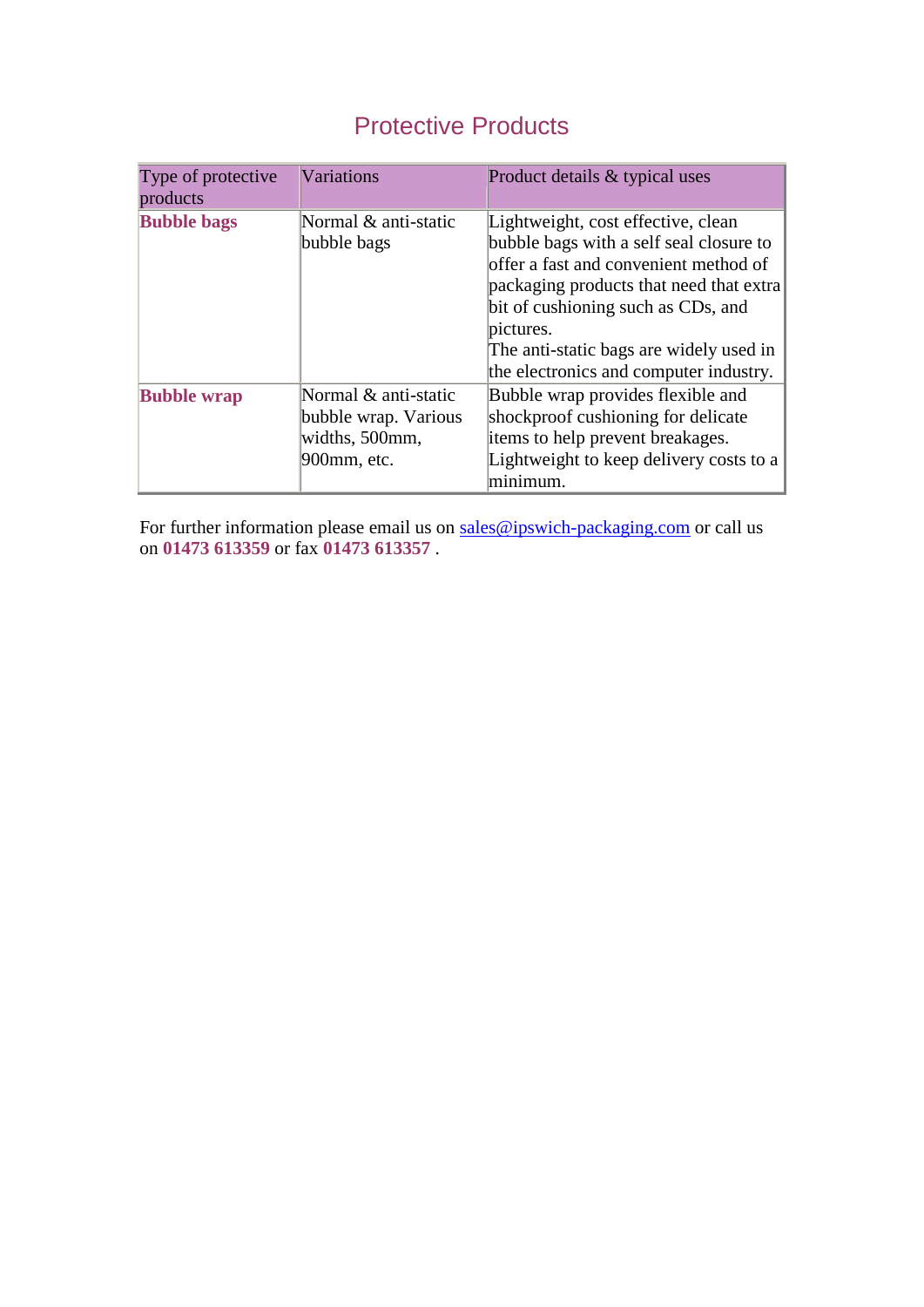### Postal Products

Please contact us with your exact requirements if you wish to place an order for custom printed and plain documents enclosed envelopes and polythene mailing envelopes as these have to be quoted for on an individual basis.

| Type of postal<br>product                               | <b>Variations</b>                                                             | Product detail & typical uses                                                                                                                                                                                                                                                                                                                                    |
|---------------------------------------------------------|-------------------------------------------------------------------------------|------------------------------------------------------------------------------------------------------------------------------------------------------------------------------------------------------------------------------------------------------------------------------------------------------------------------------------------------------------------|
| <b>Postal bags</b>                                      | Mail Lite gold or<br>white postal bags<br>available in 10<br>different sizes. | Practical postal bags that offer greater strength as<br>they are puncture resistant and highly durable.<br>They have a self seal strip to save time when<br>packing high quantities and are lightweight to<br>save money on posting. Used for fragile and/or<br>breakable items.                                                                                 |
| <b>Polythene</b><br>mailing<br>envelopes                | white write on<br>various sizes.                                              | Clear or clear with Polythene mailing envelopes with self seal tamper<br>evident closure. Widely used by publishers for<br>panel. Available in magazines and brochures and also generally for<br>price lists, catalogues and mail order. The mailers<br>can be stamped, franked or have a pre-paid<br>instruction.                                               |
| <b>Grey opaque</b><br>polythene<br>mailing<br>envelopes | 7 sizes available.                                                            | Grey opaque polythene mailing envelopes with<br>self seal tamper evident closure. The mailers are<br>strong, high puncture resistant fully waterproof<br>and are 100% recyclable.<br>Opaque" mailers are ideal for sending items such<br>as clothing and confidential documents which<br>require more security than that found with a clear<br>mailing envelope. |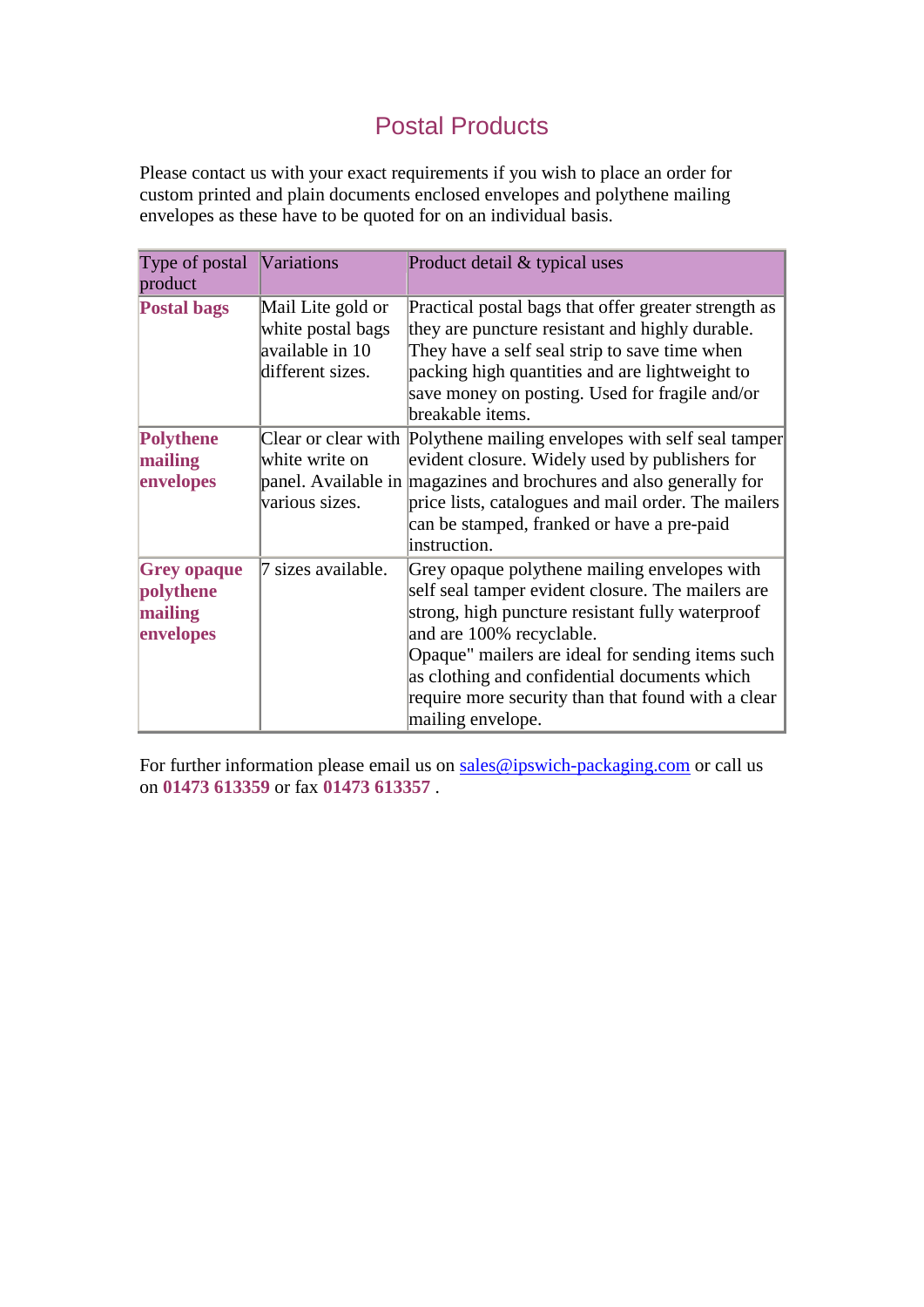### **Twine**

We stock polypropylene and sisal twine. Polypropylene twine is ideal for tying up parcels. Our sisal twine is made from 100% natural fibres and as well as being suitable for parcels is widely used by many for handicraft projects. Both twines are available in large reels for extra economy and we offer discounts for higher volume purchases.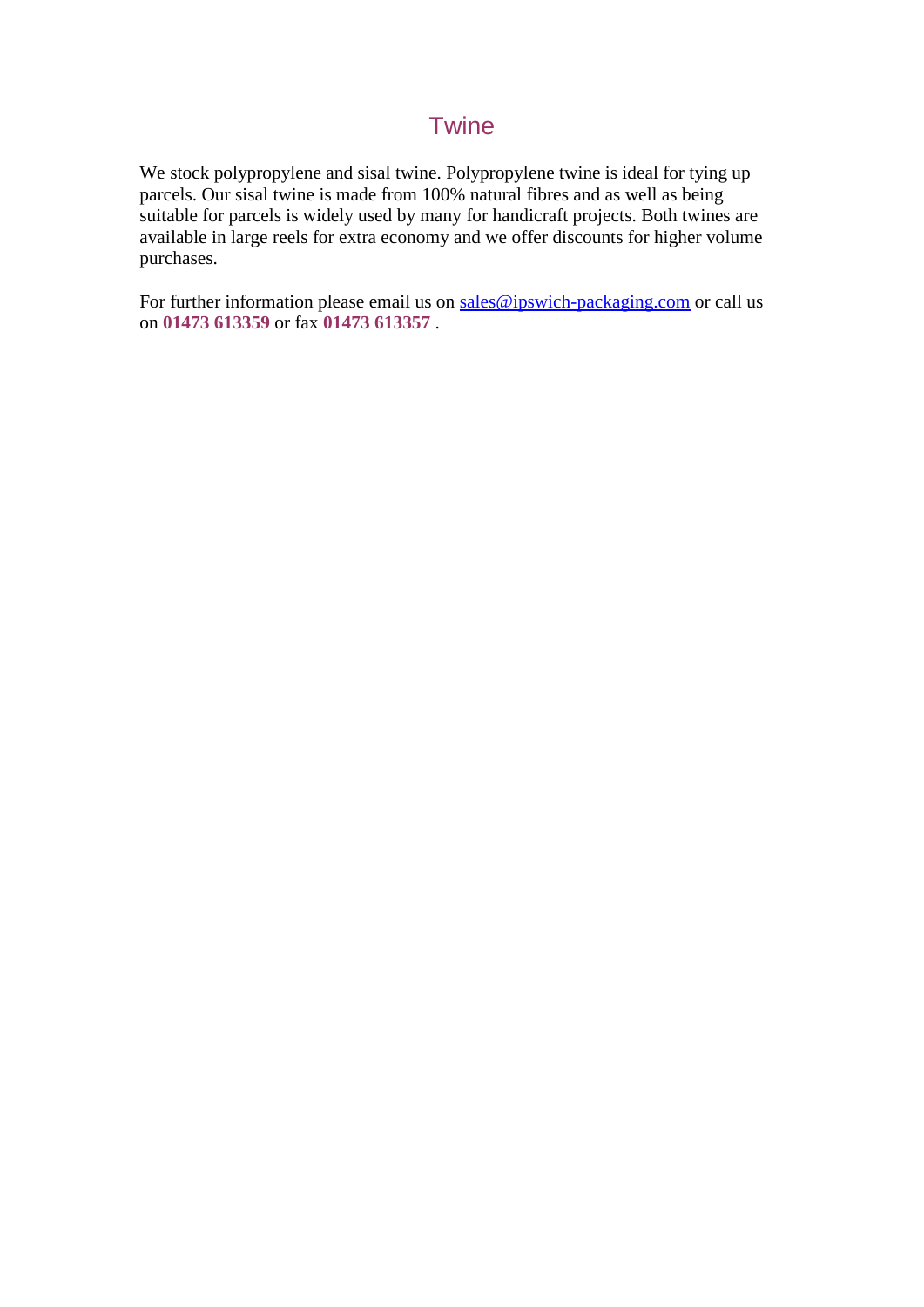| Type of strapping<br>product                 | Variations                                                                                                          | <b>Typical Uses</b>                                                                                                                                   |
|----------------------------------------------|---------------------------------------------------------------------------------------------------------------------|-------------------------------------------------------------------------------------------------------------------------------------------------------|
| Polypropylene<br>strapping                   | Hand and machine<br>applied. Different<br>breaking strains.                                                         | Light and flexible strapping for load<br>securing for transporting palletised<br>goods.<br>Strapping available on cardboard and<br>/or plastic reels. |
| <b>Strapping seals and</b><br><b>buckles</b> | Steel and<br>polypropylene<br>strapping seals<br>polyester,<br>polypropylene and<br>composite strapping<br>buckles. | To secure the various types of<br>strapping.                                                                                                          |
| <b>Composite strapping</b>                   | Different breaking<br>strains.                                                                                      | Very heavy duty, weather resistant<br>composite strapping ideal for timber<br>yards and any items that are stored<br>outside.                         |
| <b>Polyester strapping</b><br>kits           | Different breaking<br>strains.                                                                                      | Handy, easy to carry self contained<br>corded polyester strapping kits with a<br>100 buckles for conveniently securing<br>loads.                      |

## Strapping Products

All the above strapping requires additional tools and/ or stands before they can be used. These are all available from our warehouse.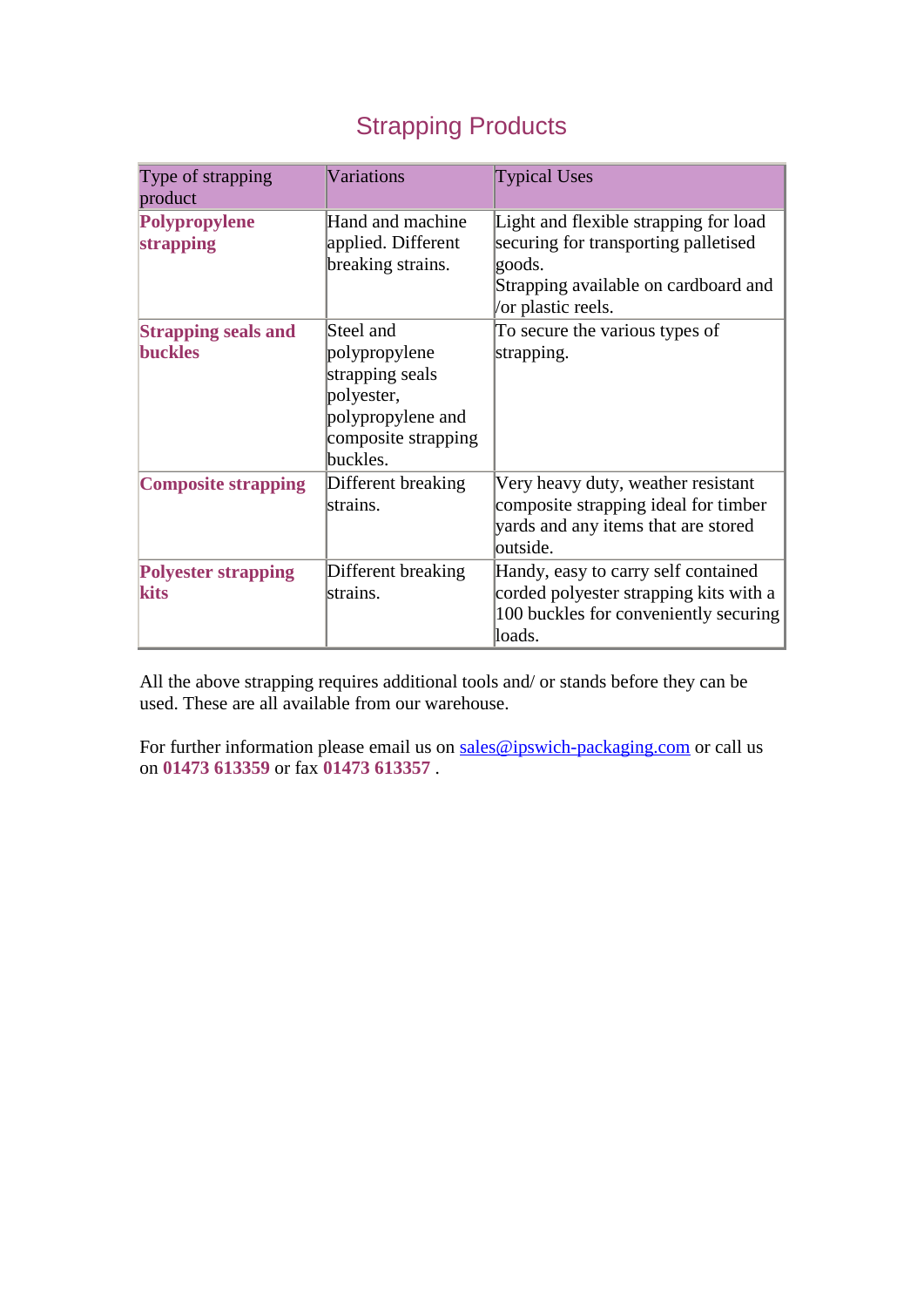## Packaging Tools

Ipswich Packaging stocks all the packaging tools you need to go with your packaging purchases. Should you however, still not be able to find what you are looking for then please contact us and we will do our best to supply you with your exact requirements.

| Type of packaging tool                    | <b>Variations</b> | <b>Typical Uses</b>          |
|-------------------------------------------|-------------------|------------------------------|
| <b>Pistol grip tape dispensers (50mm)</b> | Standard &        | Suitable for use with all    |
|                                           | heavy duty        | 50mm adhesive packaging      |
|                                           |                   | tapes.                       |
| <b>Gummed paper tape dispenser</b>        |                   | Use with all sizes of gummed |
|                                           |                   | paper tape.                  |
| <b>Standard stretch wrap dispenser</b>    |                   | Use with 400 and 500mm       |
|                                           |                   | width pallet wrap on 38, 50  |
|                                           |                   | and 75mm core.               |
| <b>Combination polypropylene</b>          | $12$ mm $\&$      | Use with 12 and 15mm         |
| strapping tool                            | 16mm              | polypropylene strapping,     |
|                                           |                   | 12mm and 16mm seals.         |
| <b>Mobile strapping dispenser</b>         |                   | For all hand applied         |
|                                           |                   | polypropylene strapping on   |
|                                           |                   | plastic reels.               |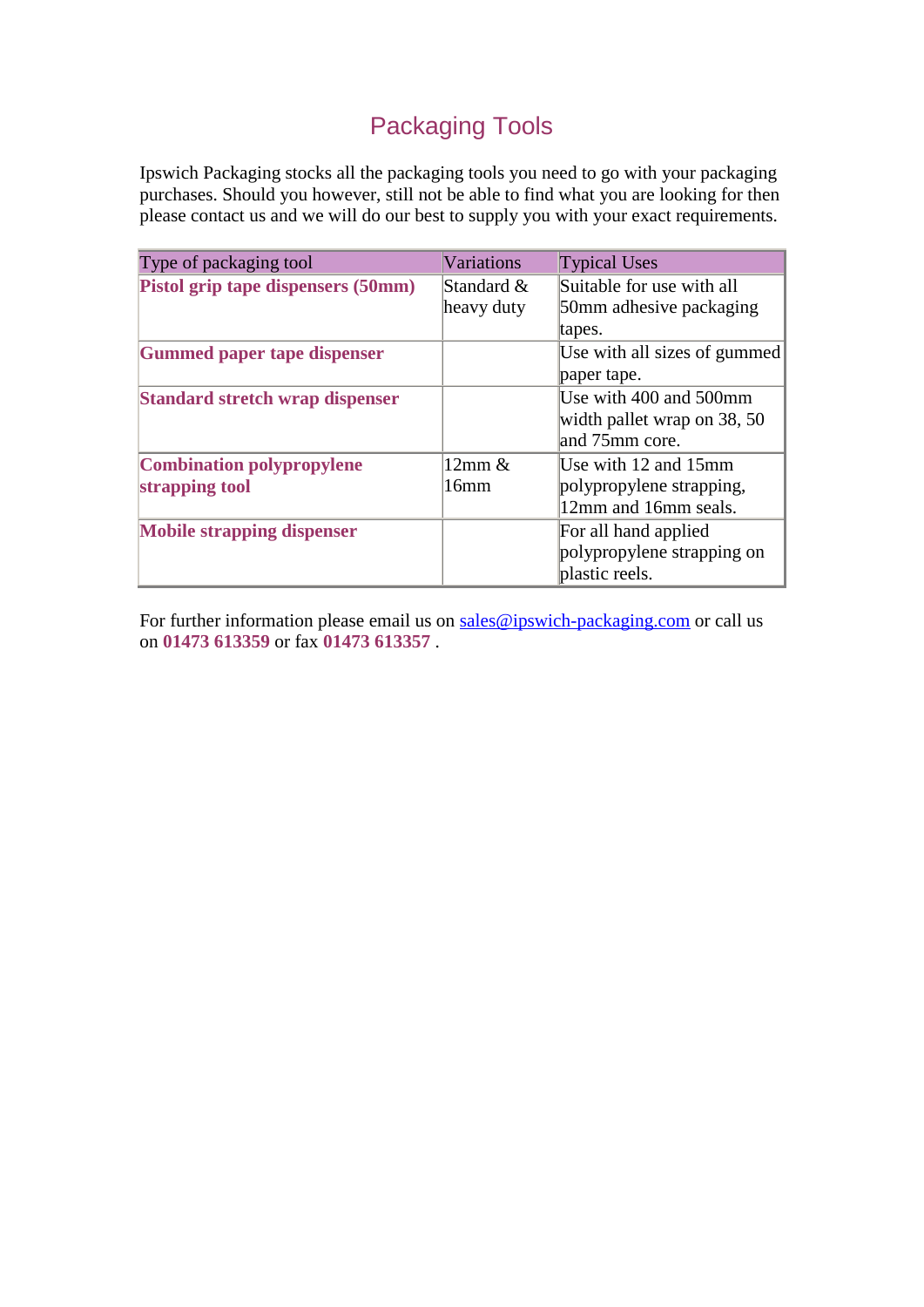### Location





Image produced from the Ordnance Survey Get-a-map service. Image reproduced with kind permission of Ordnance Survey and Ordnance Survey of Northern Ireland.